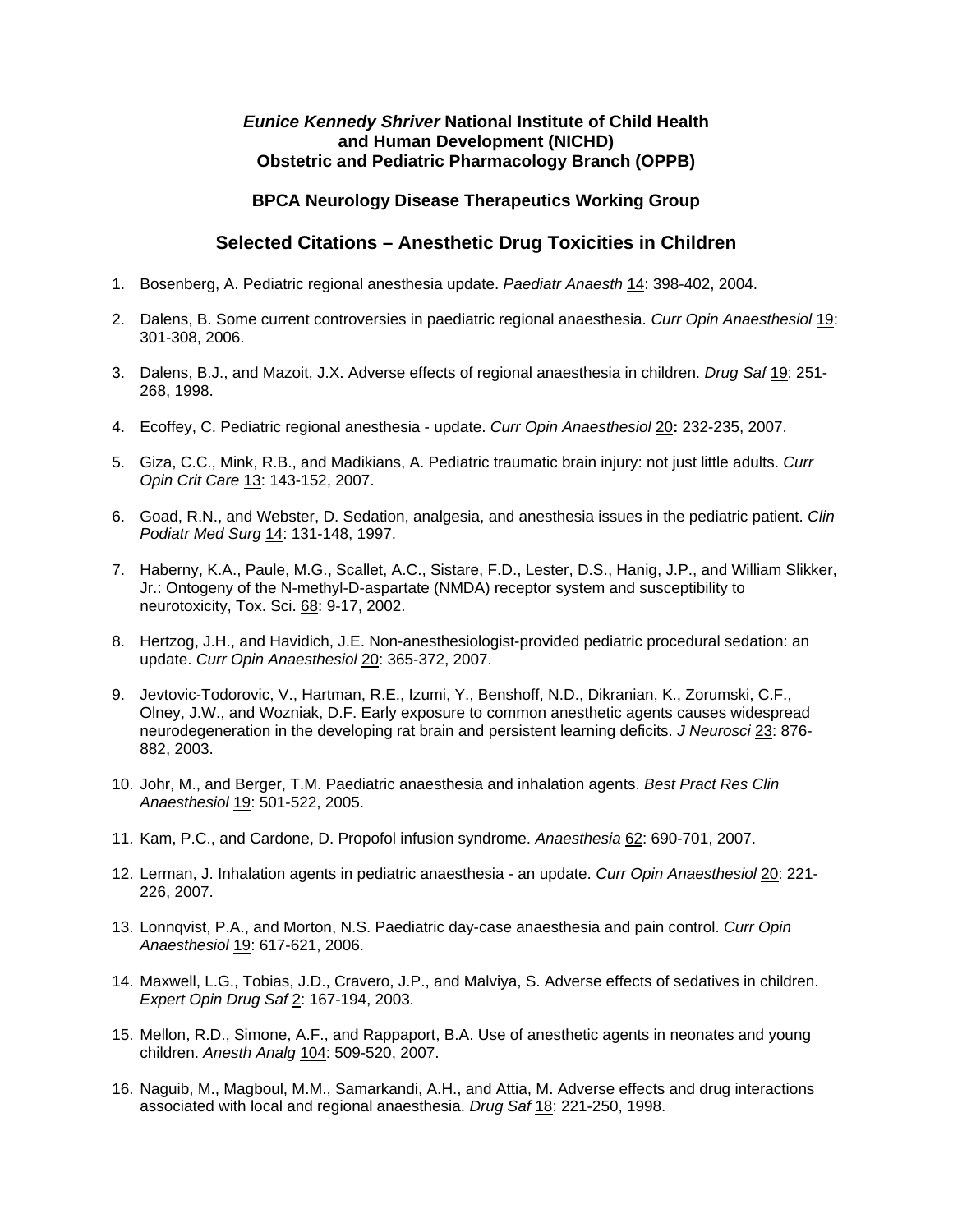- 17. Rowe, R. Neurotoxicity of anesthetic agents in children. *Anesth Analg* 105: 882; discussion 882- 883, 2007.
- 18. Shi, Q., Guo, L., Patterson, T.A., Dial, S., Li, Q., Sadovova, N.., Zhang, X., Paule, M.G., Slikker, W., Jr., and Wang, C.: Gene expression profiling in the developing rat brain exposed to ketamine. Neuroscience 166(3): 852-863, 2010.
- 19. Siebert, J.N., Posfay-Barbe, K.M., Habre, W., and Siegrist, C.A. Influence of anesthesia on immune responses and its effect on vaccination in children: review of evidence. *Paediatr Anaesth* 17: 410- 420, 2007.
- 20. Slikker, W., Jr., Zou, X., Hotchkiss, C.E., Divine, R.L., Sadovova, N., Twaddle, N.C., Doerge, D.R., Scallet, A.C., Patterson, T.A., Hanig, J.P., Paule, M.G., and Wang, C.: Ketamine-induced neurodegeneration in the perinatal rhesus monkey. Tox. Sci., 98(1): 145-158, 2007.
- 21. Soriano, S.G., and Anand, K.J. Anesthetics and brain toxicity. *Curr Opin Anaesthesiol* 18**:** 293-297, 2005.
- 22. von Ungern-Sternberg, B.S., and Habre, W. Pediatric anesthesia--potential risks and their assessment: part II. *Paediatr Anaesth* 17: 311-320, 2007.
- 23. von Ungern-Sternberg, B.S., and Habre, W. Pediatric anesthesia potential risks and their assessment: part I. *Paediatr Anaesth* 17: 206-215, 2007.
- 24. Wang, C., Sadovova, N., Ali, S.F., Fu, X., Scallet, A.C., Patterson, T.A., Paule, M.G., and Slikker, W., Jr.: L-carnitine protects neurons from 1-methyl-4-phenylpyridinium (MPP+)-induced neuronal apoptosis in rat forebrain culture. Neuroscience 144: 46-55, 2007.
- 25. Wang, C., Sadovova, N., Hotchkiss, C., Fu, X., Schmued, L., Scallet, A., Patterson, T., Hanig, J., Paule, M., and Slikker, W., Jr.: Blockade of n-methyl-d-aspartate (NMDA) receptors by ketamine produces loss of postnatal day 3 (PND-3) monkey frontal cortical neurons in culture. Tox. Sci. 91(1): 192-201, 2006.
- 26. Wang, C., Sadovova, N., Patterson, T.A., Zou, X., Fu, X., Hanig, J.P., Paule, M.G., Ali, S.F., Zhang, X., and Slikker W., Jr.: Protective effects of 7-nitroindazole on ketamine-induced neurotoxicity in rat forebrain culture. NeuroToxicology 29: 613-620, 2008.
- 27. Wang, C., Zhang, X., Zou, X., Paule, M.G., and Slikker, W., Jr. Ketamine and glutamate receptors: potential toxicity of general anesthetics during rapid brain development. C. N. S. Agents Med. Chem. 8: 85-91, 2008.
- 28. X. Zhang, X., Paule, M.G., Newport, G.D., Sadovova, N., Berridge, M.S., Apana, S.M., Kabalka, G., Miao, M., Slikker, W., Jr. and Wang, C.: MicroPET imaging of ketamine-induced neuronal apoptosis with radiolabeled DFNSH. Submitted, Neuroscience 2010.
- 29. Young, C., Jevtovic-Todorovic, V., Qin, Y.Q., Tenkova, T., Wang, H., Labruyere, J., and Olney, J.W. Potential of ketamine and midazolam, individually or in combination, to induce apoptotic neurodegeneration in the infant mouse brain. *Br J Pharmacol* 146: 189-197, 2005.
- 30. Zhang, X., Paule, M.G., Newport, G.D., Zou, X., Sadovova, N., Berridge, M.S., Apana, S.M., Hanig, J.P., Slikker, W., Jr. and Wang, C.: A Minimally-invasive, translational biomarker of ketamine-induced neuronal death in rats: microPET imaging using [18F]-Annexin-V, Tox Sci 111: 355-361, 2009.
- 31. Zou, X., Patterson, T.A., Divine, R.L., Sadovova, N., Zhang, X., Hanig, J.P., Paule, M.G., Slikker, W., Jr. and Wang, C.: Prolonged exposure to ketamine increases neurodegeneration in the developing